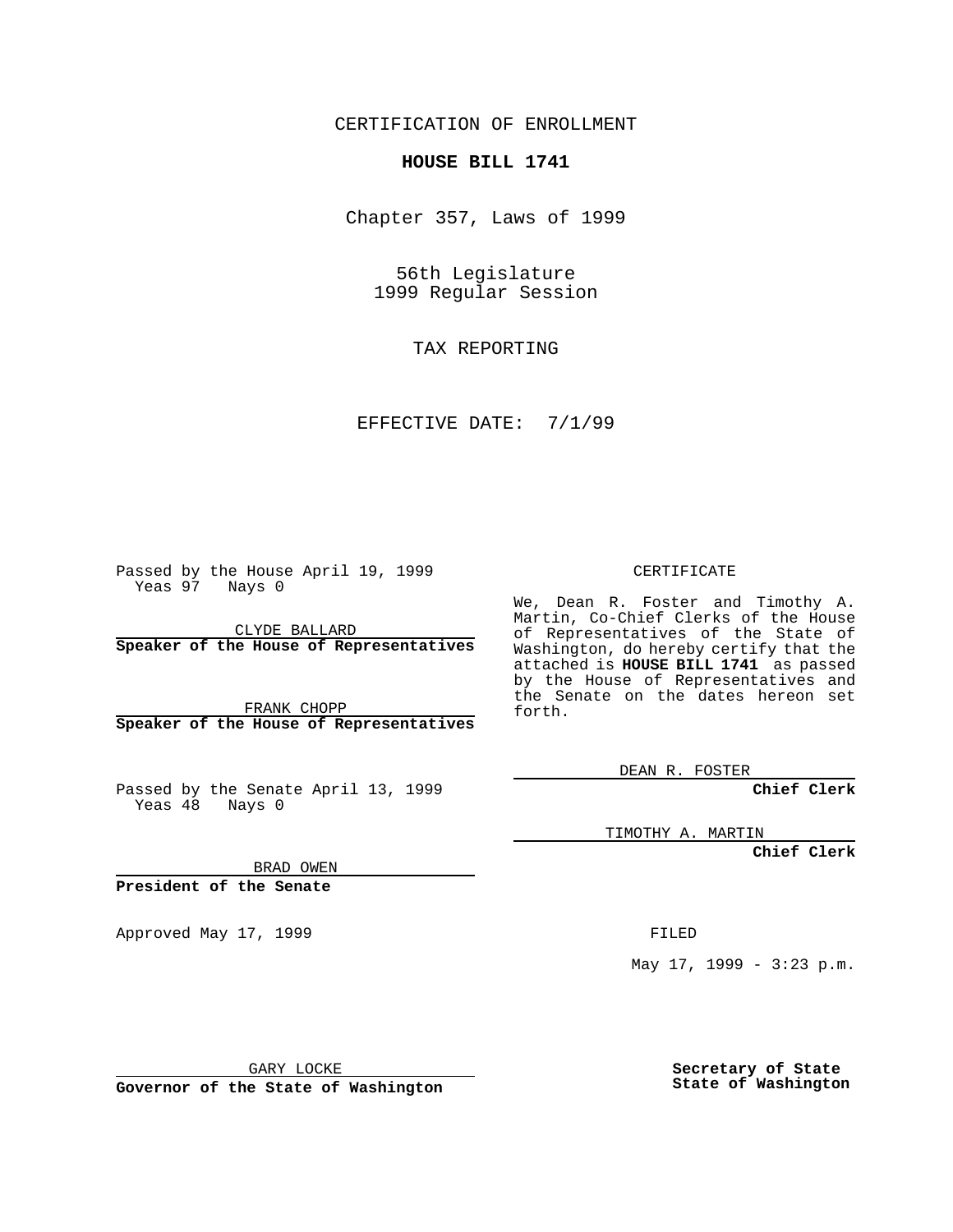## **HOUSE BILL 1741** \_\_\_\_\_\_\_\_\_\_\_\_\_\_\_\_\_\_\_\_\_\_\_\_\_\_\_\_\_\_\_\_\_\_\_\_\_\_\_\_\_\_\_\_\_\_\_

\_\_\_\_\_\_\_\_\_\_\_\_\_\_\_\_\_\_\_\_\_\_\_\_\_\_\_\_\_\_\_\_\_\_\_\_\_\_\_\_\_\_\_\_\_\_\_

## AS AMENDED BY THE SENATE

Passed Legislature - 1999 Regular Session

**State of Washington 56th Legislature 1999 Regular Session**

**By** Representatives Fortunato, Lovick and Thomas; by request of Department of Revenue

Read first time 02/04/1999. Referred to Committee on Finance.

 AN ACT Relating to simplifying tax reporting by revising the active nonreporting threshold so that it parallels the small business credit; amending RCW 82.32.045 and 82.32.080; creating a new section; providing an effective date; and declaring an emergency.

BE IT ENACTED BY THE LEGISLATURE OF THE STATE OF WASHINGTON:

 **Sec. 1.** RCW 82.32.045 and 1996 c 111 s 3 are each amended to read as follows:

 (1) Except as otherwise provided in this chapter, payments of the taxes imposed under chapters 82.04, 82.08, 82.12, 82.14, and 82.16 RCW, along with reports and returns on forms prescribed by the department, are due monthly within twenty-five days after the end of the month in which the taxable activities occur.

 (2) The department of revenue may relieve any taxpayer or class of taxpayers from the obligation of remitting monthly and may require the return to cover other longer reporting periods, but in no event may returns be filed for a period greater than one year. For these taxpayers, tax payments are due on or before the last day of the month next succeeding the end of the period covered by the return.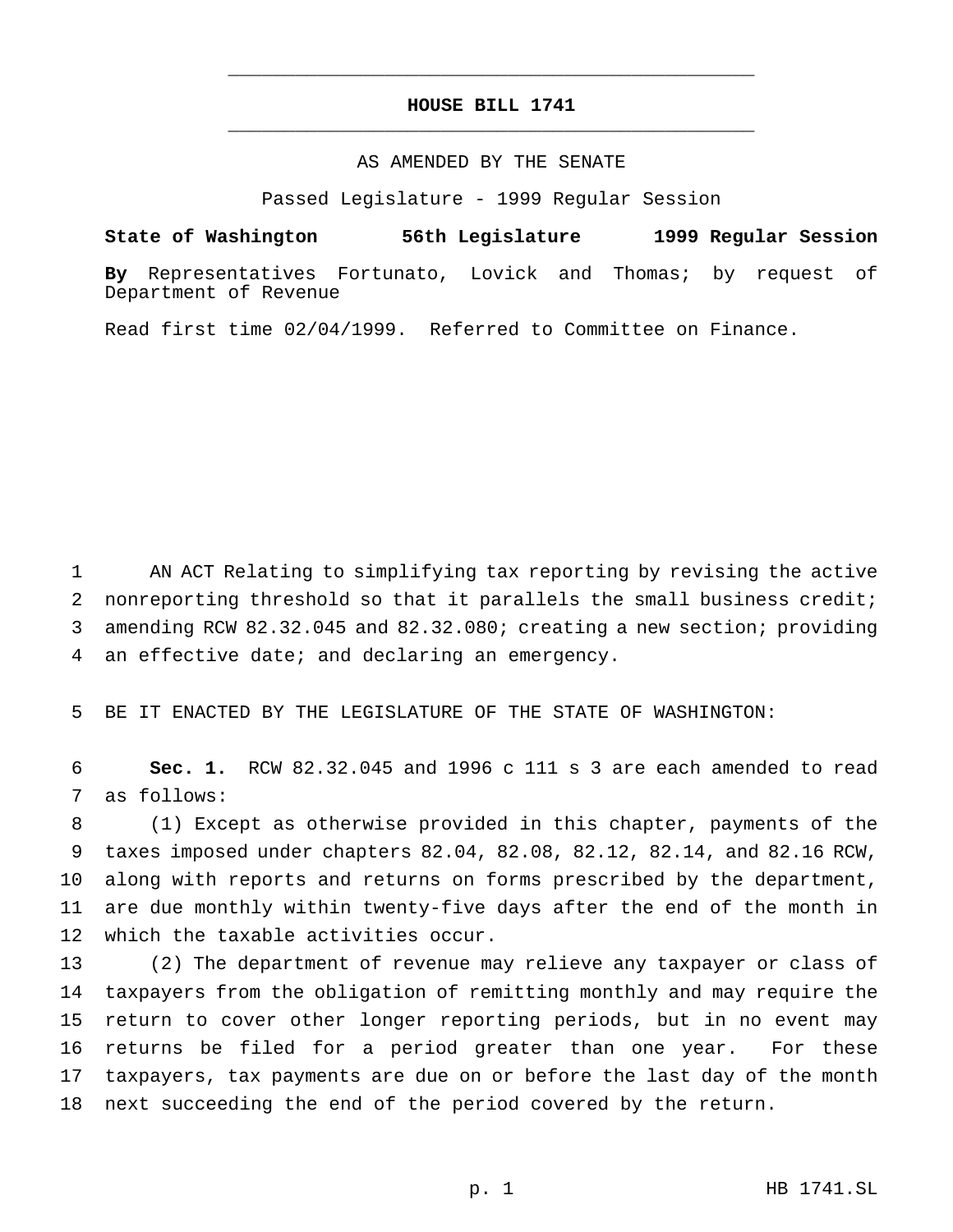(3) The department of revenue may also require verified annual returns from any taxpayer, setting forth such additional information as it may deem necessary to correctly determine tax liability.

 (4) Notwithstanding subsections (1) and (2) of this section, the department may relieve any person of the requirement to file returns if the following conditions are met:

 (a) The person's value of products, gross proceeds of sales, or gross income of the business, from all business activities taxable 9 under chapter 82.04 RCW, is less than ((twenty-four)) twenty-eight 10 thousand dollars per year;

 (b) The person's gross income of the business from all activities taxable under chapter 82.16 RCW is less than twenty-four thousand 13 dollars per year; and

 (c) The person is not required to collect or pay to the department of revenue any other tax or fee which the department is authorized to collect.

 NEW SECTION. **Sec. 2.** It is the intent of the legislature to allow the department of revenue to increase its ability to provide timely and cost-effective service to taxpayers.

 **Sec. 3.** RCW 82.32.080 and 1997 c 156 s 3 are each amended to read as follows:

 Payment of the tax may be made by uncertified check under such regulations as the department shall prescribe, but, if a check so received is not paid by the bank on which it is drawn, the taxpayer, by whom such check is tendered, shall remain liable for payment of the tax and for all legal penalties, the same as if such check had not been tendered.

 Payment of the tax shall be made by electronic funds transfer, as defined in RCW 82.32.085, if the amount of the tax due in a calendar year is one million eight hundred thousand dollars or more. The department may by rule provide for tax thresholds between two hundred forty thousand dollars and one million eight hundred thousand dollars for mandatory use of electronic funds transfer. All taxes administered by this chapter are subject to this requirement except the taxes authorized by chapters 82.14A, 82.14B, 82.24, 82.27, 82.29A, and 84.33 RCW. It is the intent of this section to require electronic funds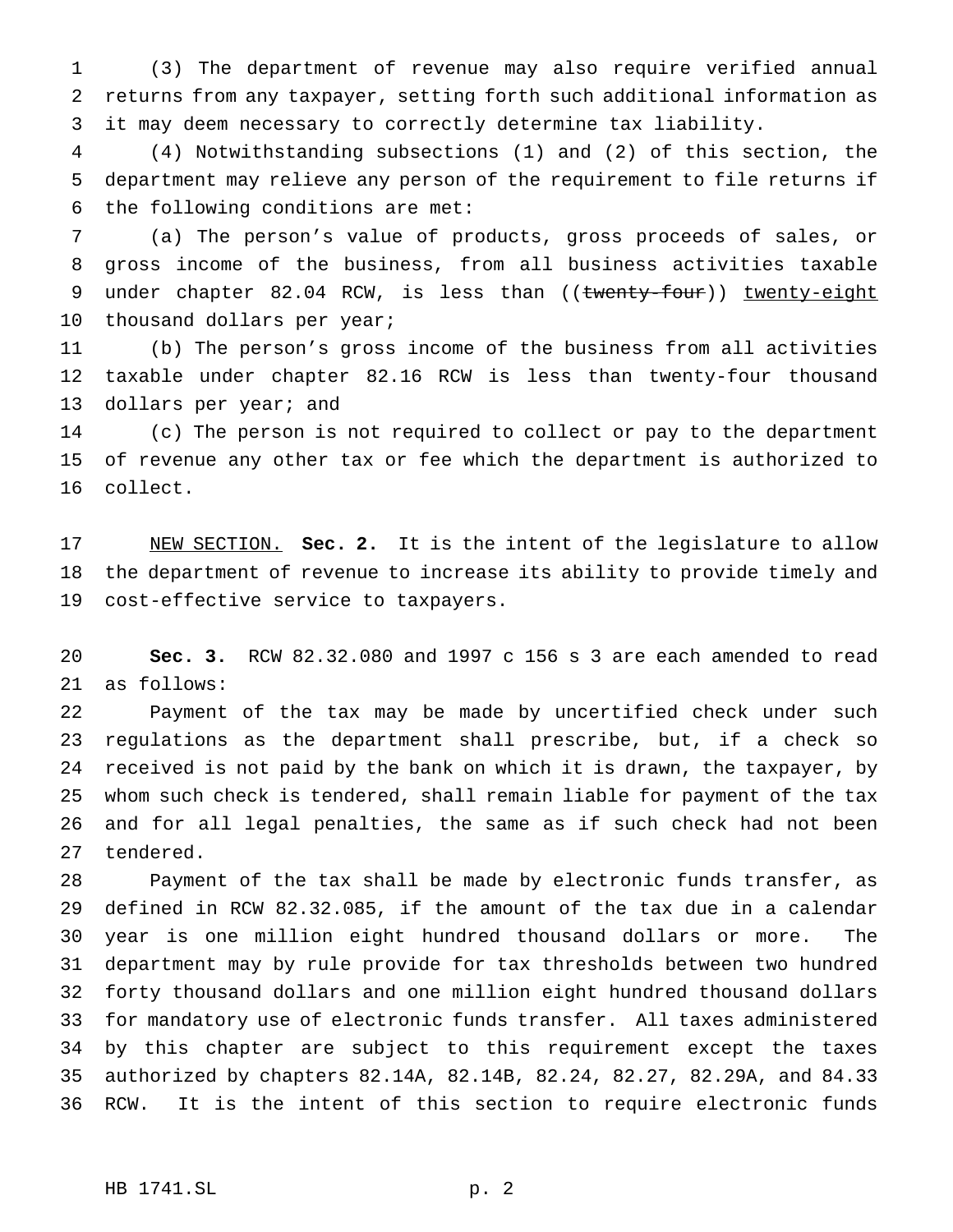transfer for those taxes reported on the department's combined excise tax return or any successor return.

 A return or remittance which is transmitted to the department by United States mail shall be deemed filed or received on the date shown by the post office cancellation mark stamped upon the envelope containing it, except as otherwise provided in this chapter. The department is authorized to allow electronic filing of returns or 8 remittances from any taxpayer. A return or remittance which is 9 transmitted to the department electronically shall be deemed filed or 10 received according to procedures set forth by the department.

 The department, for good cause shown, may extend the time for making and filing any return, and may grant such reasonable additional time within which to make and file returns as it may deem proper, but any permanent extension granting the taxpayer a reporting date without penalty more than ten days beyond the due date, and any extension in excess of thirty days shall be conditional on deposit with the department of an amount to be determined by the department which shall be approximately equal to the estimated tax liability for the reporting period or periods for which the extension is granted. In the case of a permanent extension or a temporary extension of more than thirty days the deposit shall be deposited within the state treasury with other tax funds and a credit recorded to the taxpayer's account which may be applied to taxpayer's liability upon cancellation of the permanent extension or upon reporting of the tax liability where an extension of more than thirty days has been granted.

 The department shall review the requirement for deposit at least annually and may require a change in the amount of the deposit required when it believes that such amount does not approximate the tax liability for the reporting period or periods for which the extension is granted.

 The department shall keep full and accurate records of all funds received and disbursed by it. Subject to the provisions of RCW 82.32.105 and 82.32.350, the department shall apply the payment of the taxpayer first against penalties and interest, and then upon the tax, without regard to any direction of the taxpayer.

 The department may refuse to accept any return which is not accompanied by a remittance of the tax shown to be due thereon. When such return is not accepted, the taxpayer shall be deemed to have failed or refused to file a return and shall be subject to the